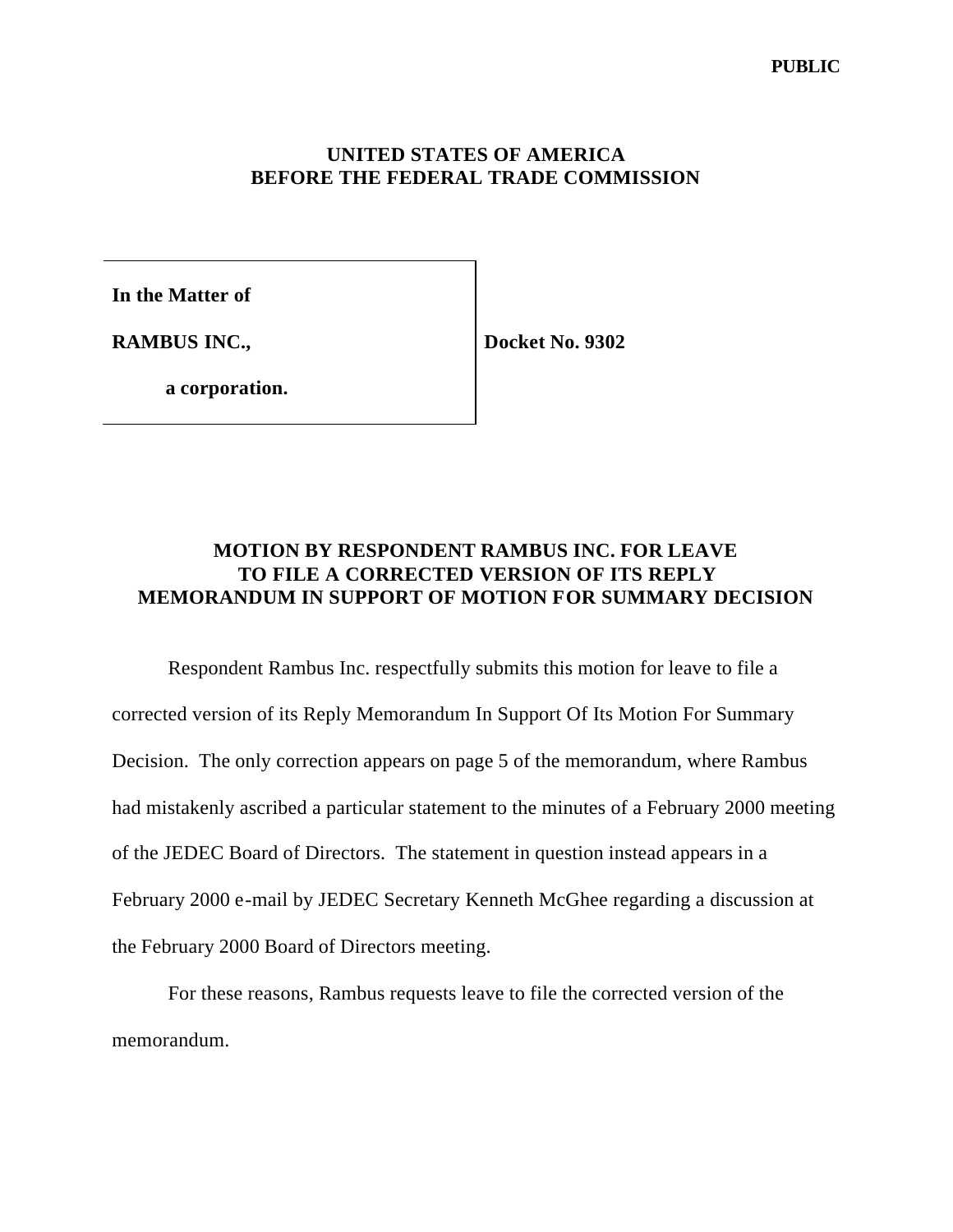$\overline{\phantom{a}}$ 

Gregory P. Stone Steven M. Perry Sean P. Gates Peter A. Detre MUNGER, TOLLES & OLSON LLP 355 South Grand Avenue, 35th Floor Los Angeles, California 90071 (213) 683-9100 (213) 687-3702 (facsimile)

A. Douglas Melamed IJay Palansky Kenneth A. Bamberger Jacqueline M. Haberer WILMER, CUTLER & PICKERING 2445 M Street, N.W. Washington, D.C. 20037 (202) 663-6000

Sean C. Cunningham John M. Guaragna Gray, Cary, Ware & Freidenrich LLP 401 "B" Street, Suite 2000 San Diego, California 92101 (619) 699-2700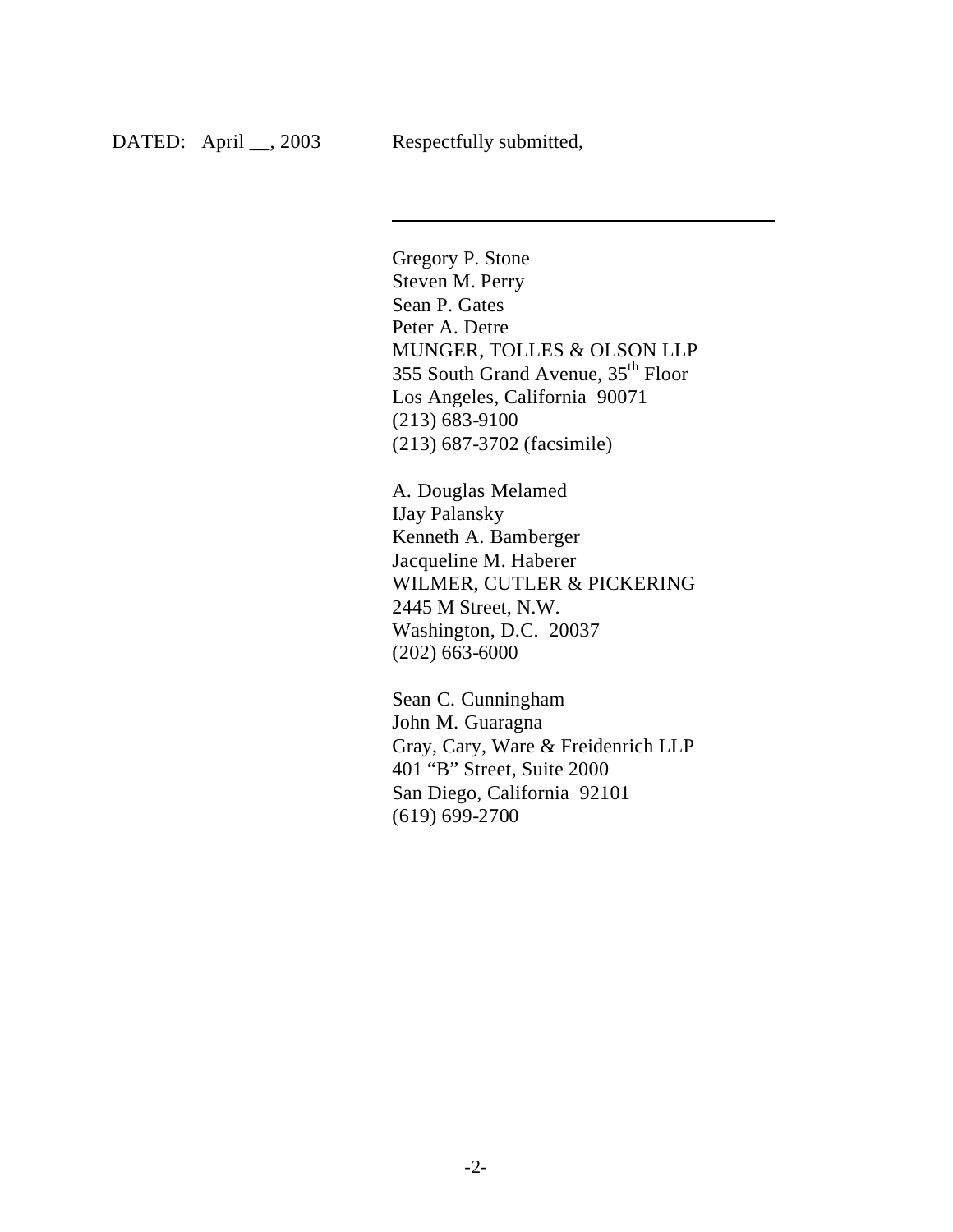#### UNITED STATES OF AMERICA BEFORE THE FEDERAL TRADE COMMISSION

)

)

In the Matter of  $\qquad \qquad$  )

RAMBUS INCORPORATED,  $($ a corporation.

) Docket No. 9302

### **CERTIFICATE OF SERVICE**

I, Jacqueline M. Haberer, hereby certify that on April 9, 2003, I caused a true and correct copy of the *Motion by Respondent Rambus Inc. for Leave to File a Corrected Version of Its Reply Memorandum in Support of Motion for Summary Decision* (and the related *Proposed Order*) to be served on the following persons by hand delivery:

Hon. Stephen J. McGuire M. Sean Royall, Esq. Federal Trade Commission Federal Trade Commission Room H-112 Room H-372 Washington, D.C. 20580 Washington, D.C. 20580

Donald S. Clark, Secretary Malcolm L. Catt, Esq. Federal Trade Commission Attorney Room H-159 Federal Trade Commission 600 Pennsylvania Avenue, N.W. Room H-372 Washington, D.C. 20580 600 Pennsylvania Avenue, N.W.

Richard B. Dagen, Esq. Assistant Director Bureau of Competition Federal Trade Commission Room H-372 600 Pennsylvania Avenue, N.W. Washington, D.C. 20580

Administrative Law Judge Deputy Director, Bureau of Competition 600 Pennsylvania Avenue, N.W. 600 Pennsylvania Avenue, N.W.

Washington, D.C. 20580

Jacqueline M. Haberer